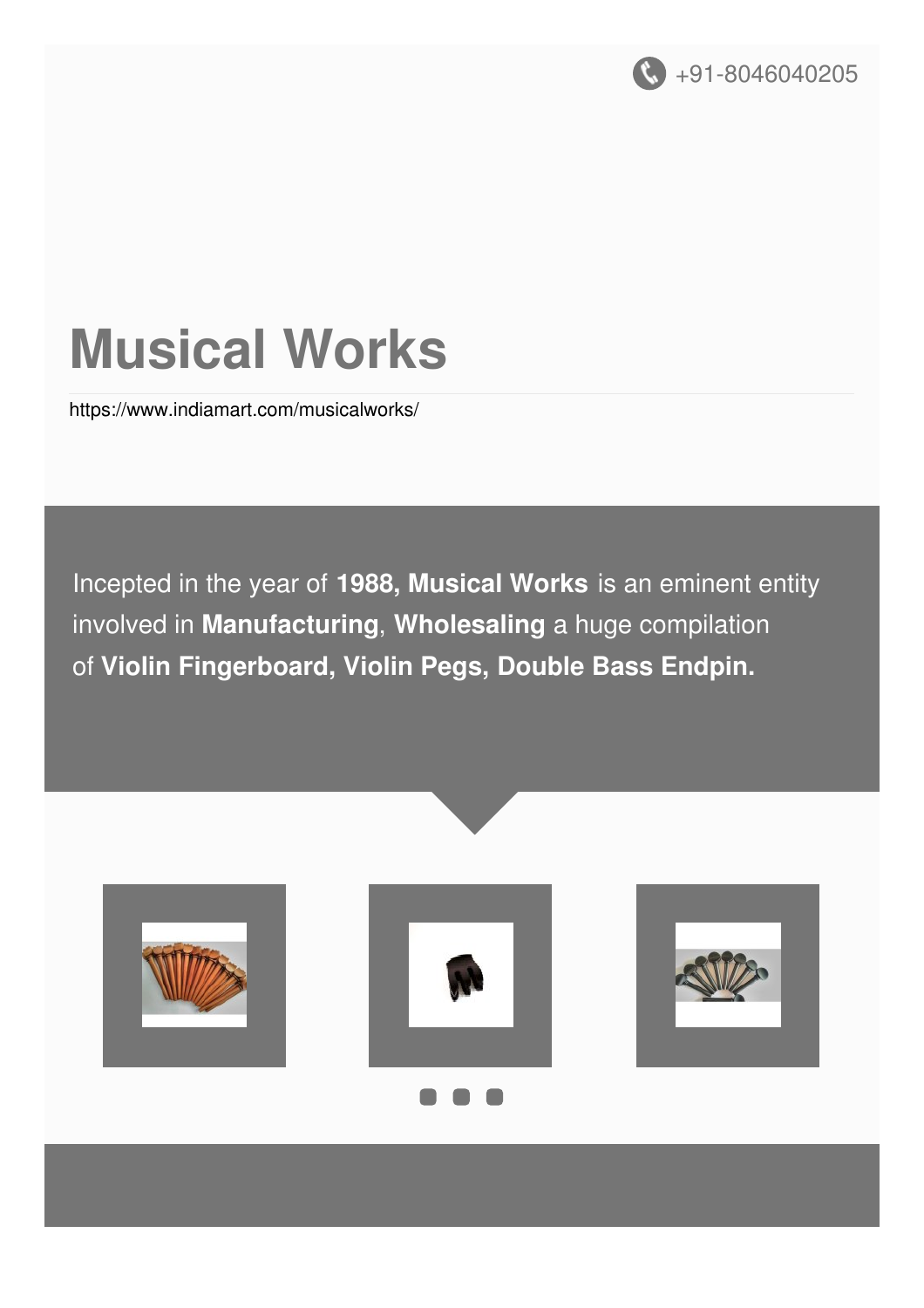### About Us

Incepted in the year of **1988, Musical Works** is an eminent entity involved in **Manufacturing**, **Wholesaling** a huge compilation of **Violin Fingerboard, Violin Pegs, Double Bass Endpin.** Manufactured making use of supreme in class material and progressive tools and technology; these are in conformism with the standards defined by the market. Along with this, these are tested on a set of norms prior final delivery of the order. Since our inception, we are working beneath the supervision of **Mr. Goutam Gain**.

#### **For more information, please visit**

<https://www.indiamart.com/musicalworks/profile.html>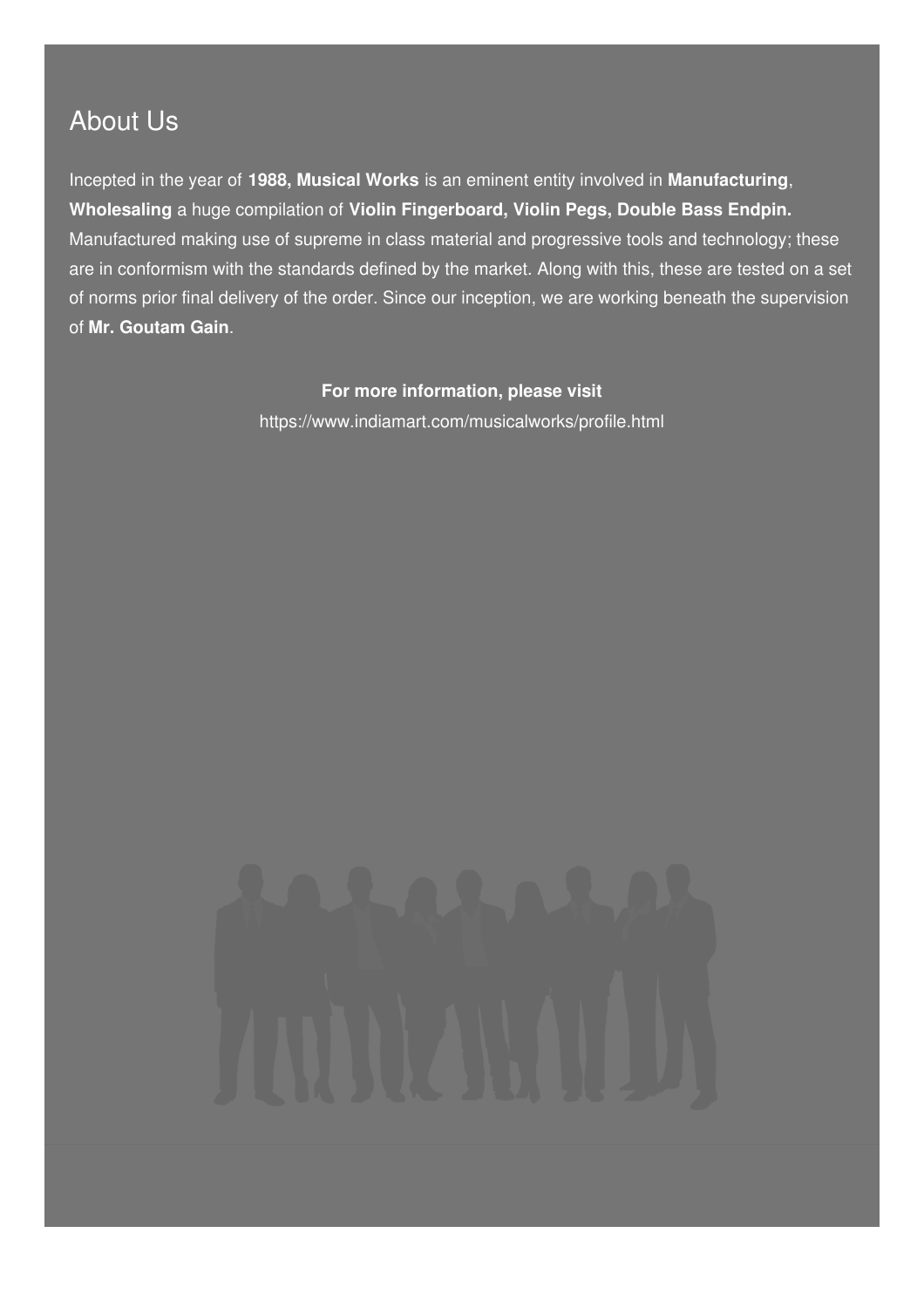### **LUTE PEGS**



Lute Pegs



Lute Pegs



Lute Pegs



Lute Pegs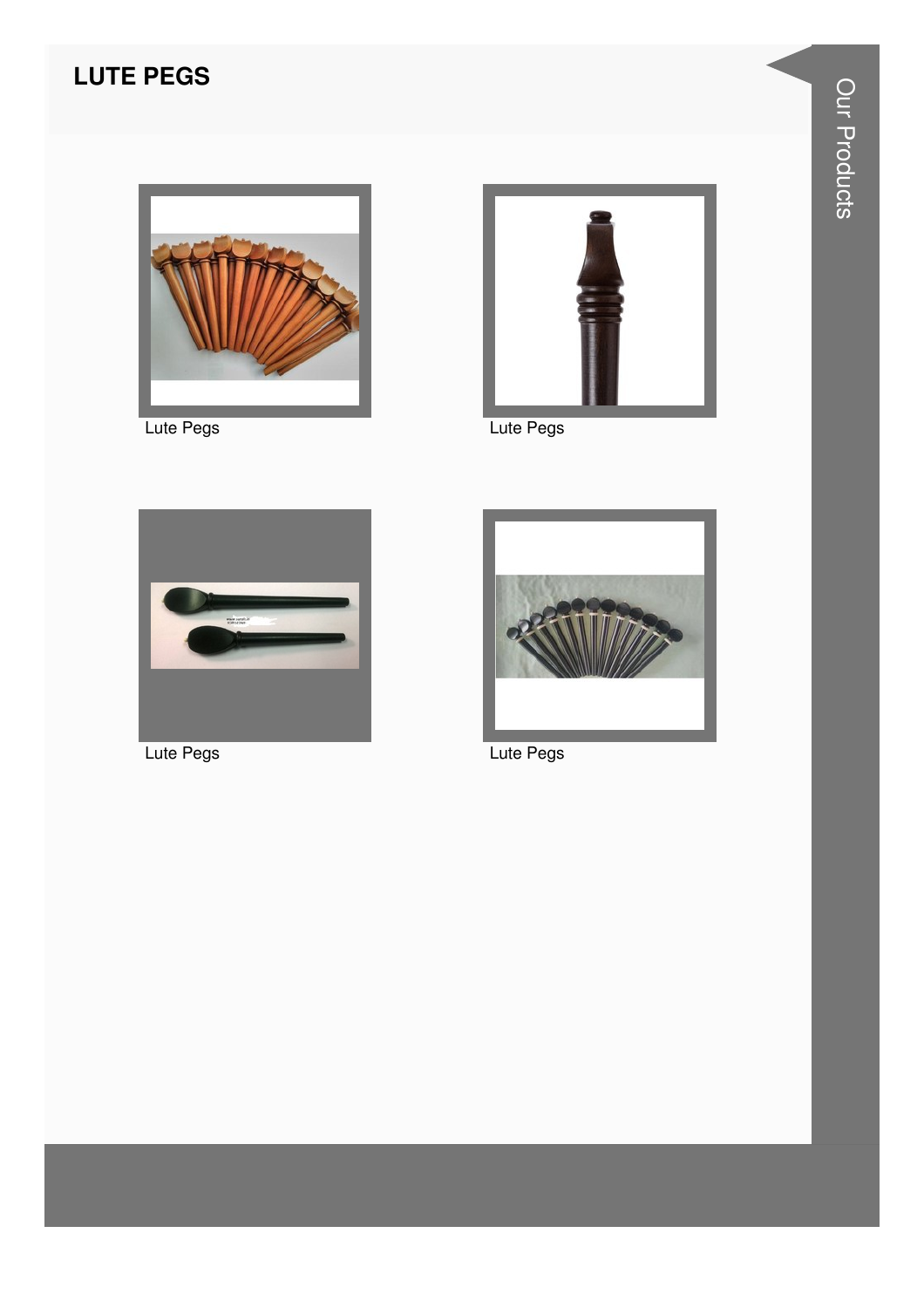#### **VIOLIN ACCESSORIES**



Double Bass Nut Saddle



Violin Viola Chinrest



Violin Accessories



Violin Viola Accessories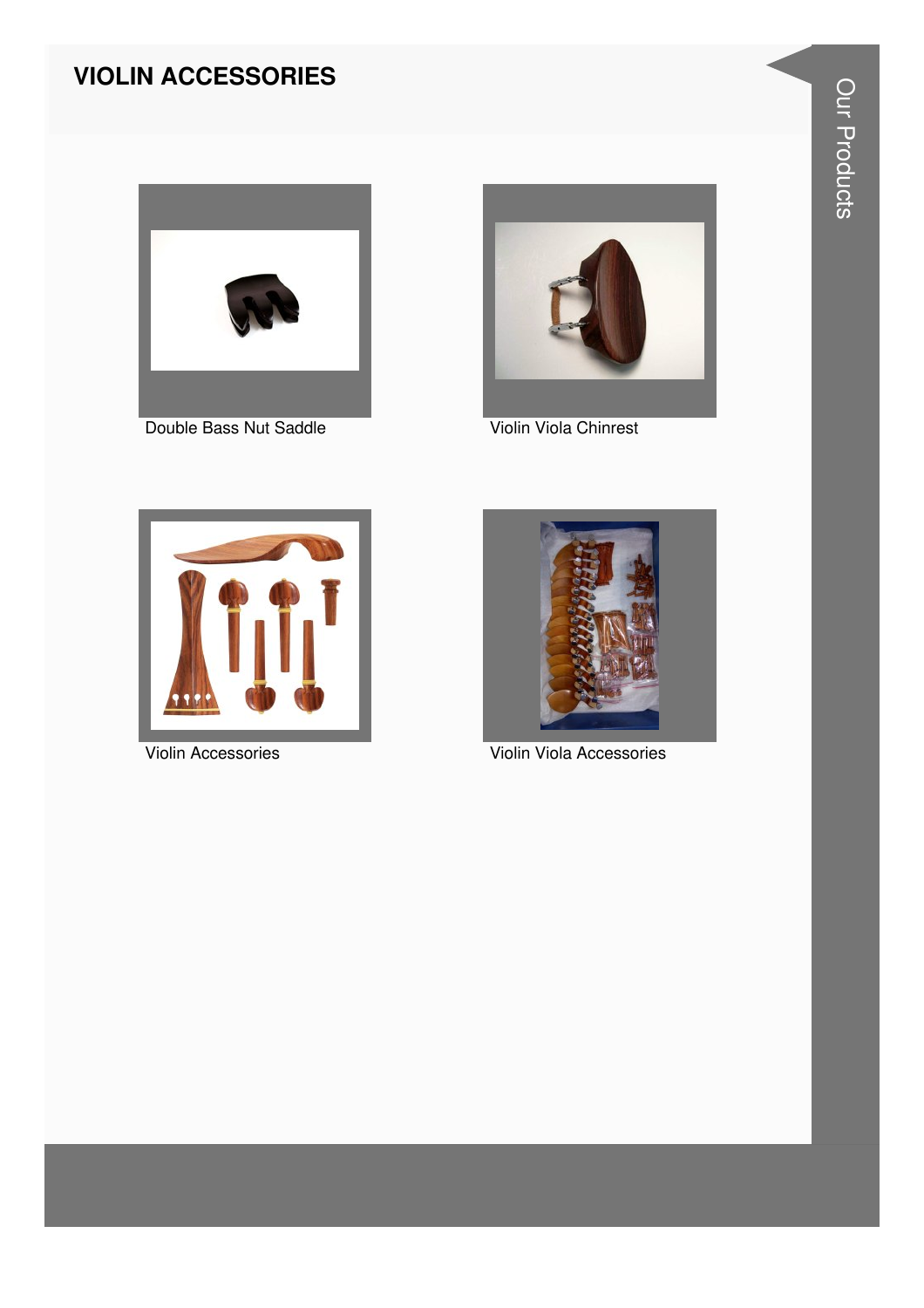#### **VIOLIN VIOLA FRENCH PEGS**



Violin Viola French Pegs Ebony Wood



Violin Viola French Pegs 4/4 Ebony Wood



Violin Viola French Pegs 4/4 Ebony Wood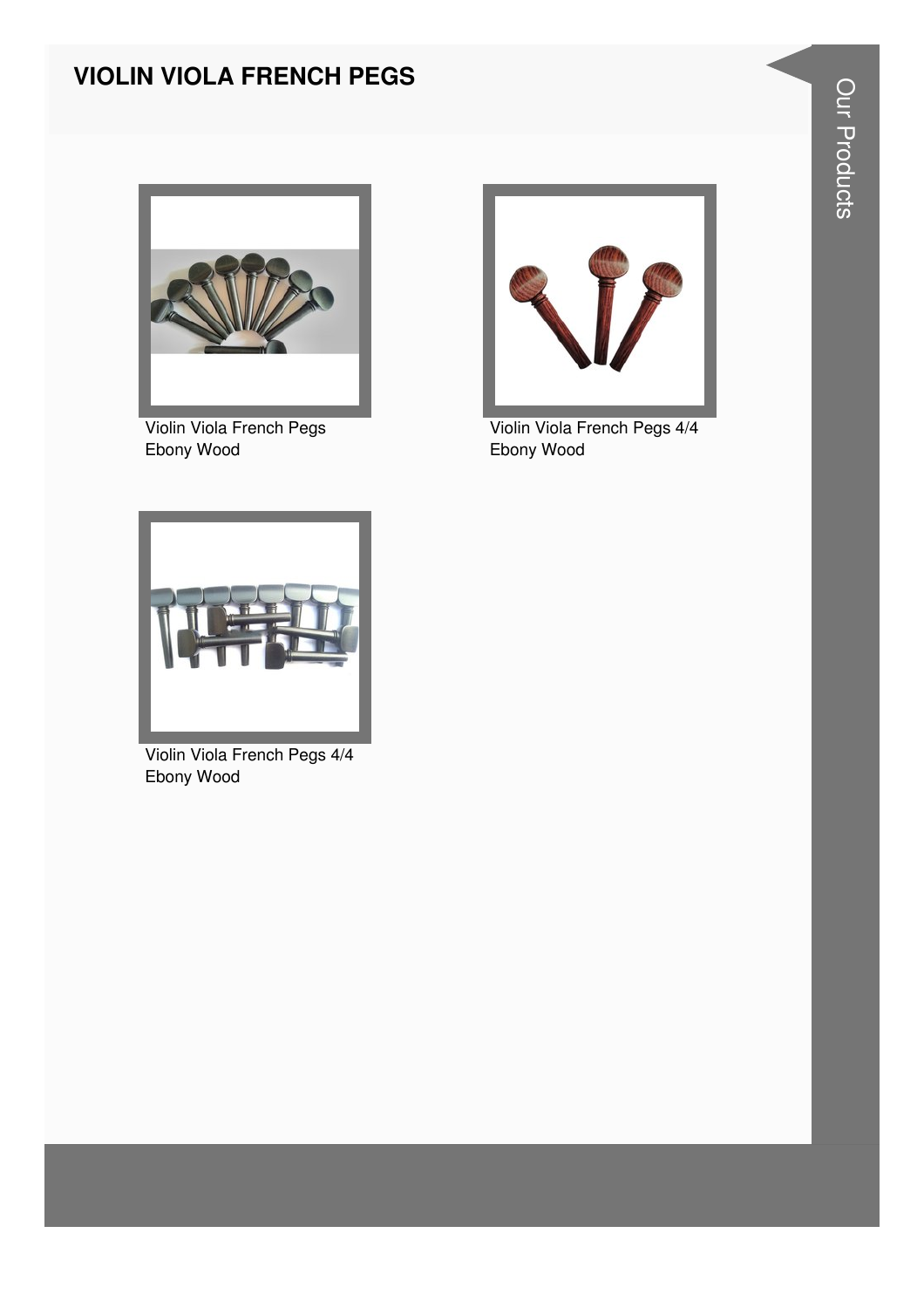#### **VIOLIN VIOLA CARVED PEGS**



**Carved Tuning Peg** 



**Carved Tuning Peg** 



**Carved Tuning Pegs Violin Spare Parts**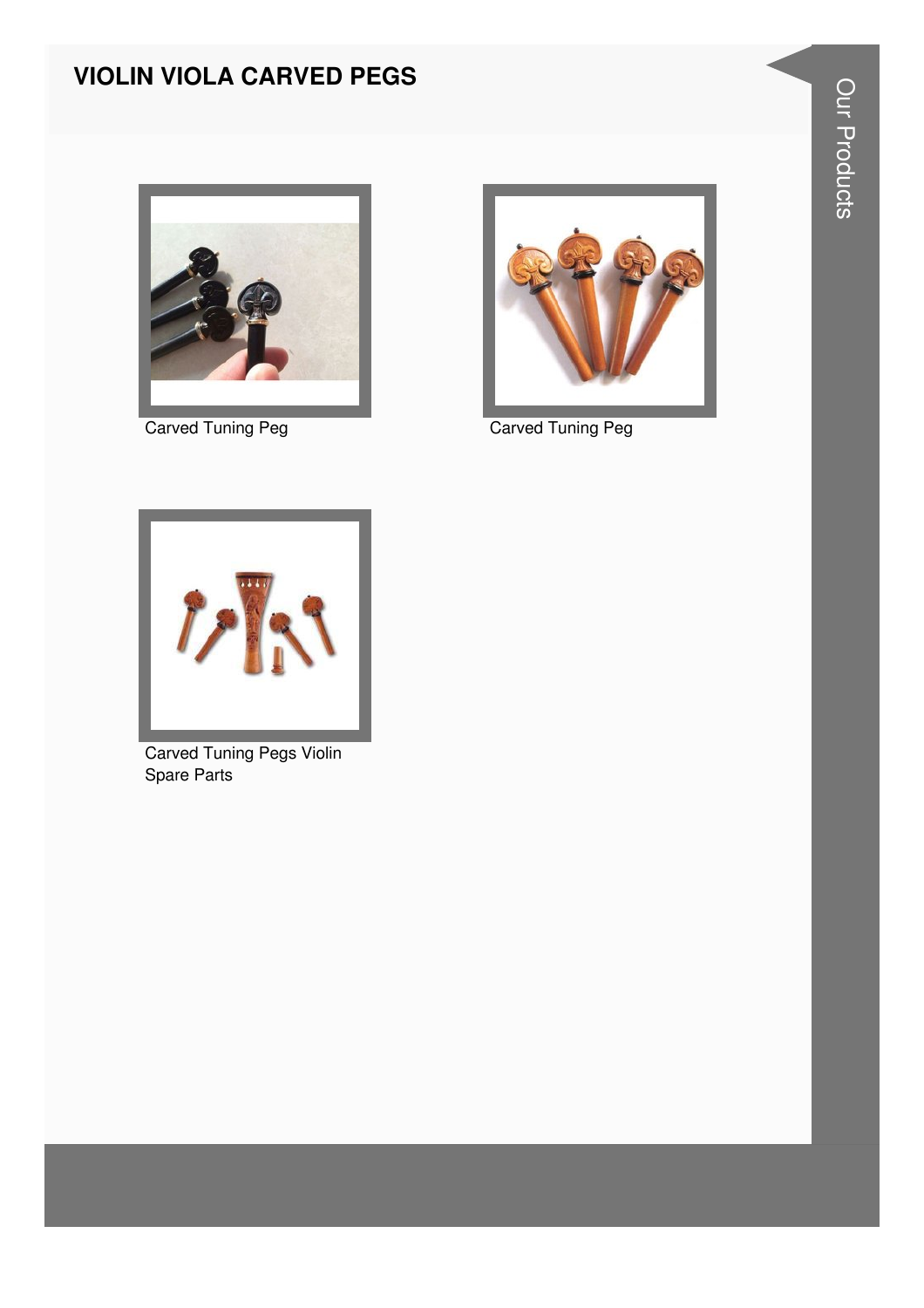

Lute Pegs



Violin Viola Fingerboard



Santoor



**Santoor Stick**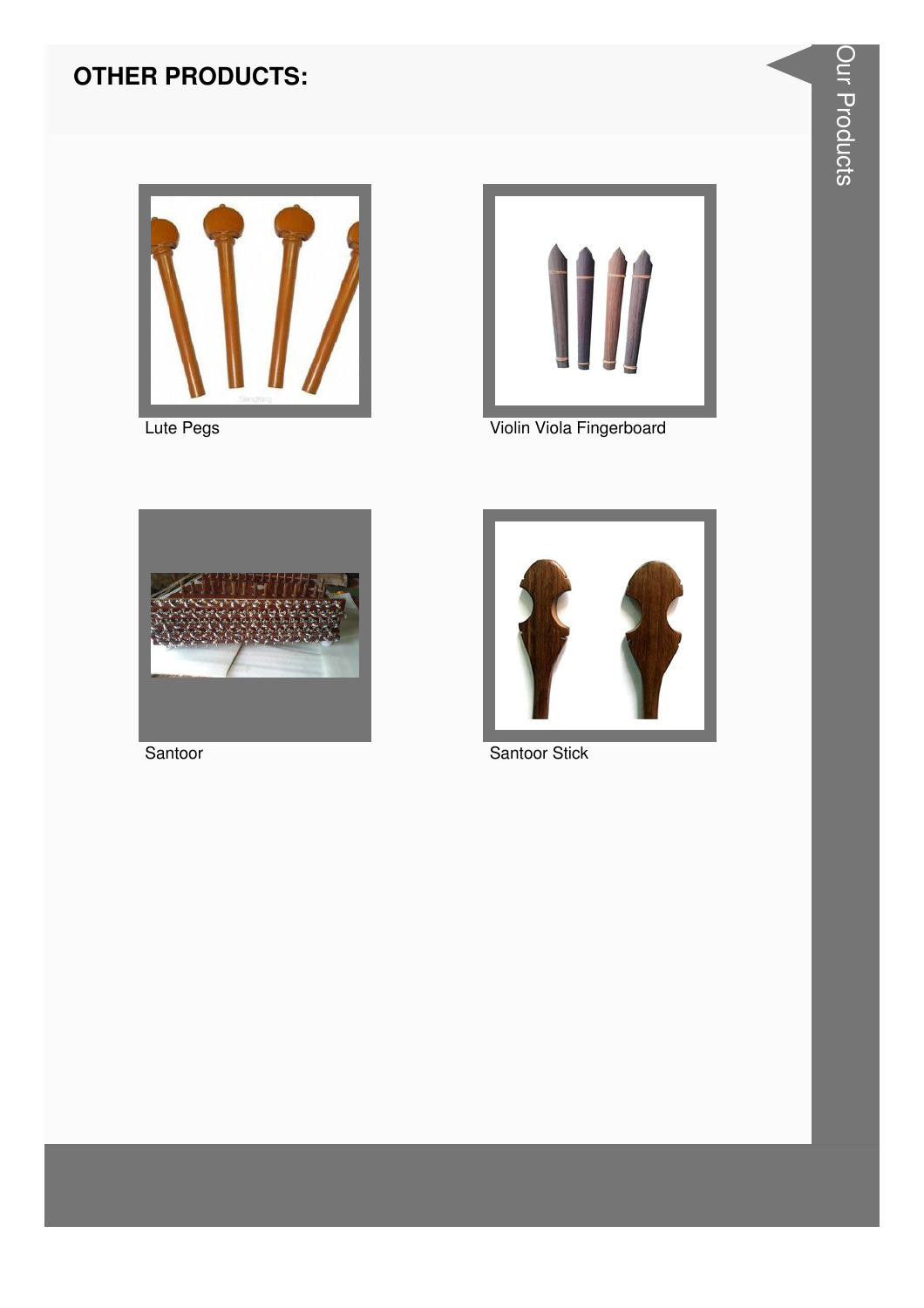

**Guitar Fiedboard Guitar** Fingerboard Rosewood



Tanpura Surmandal Cum Tanpura Swarmandal/ Tanpura Kolkatta Handmade **Best Sound** 



**Guitar Fiedboard Guitar** Fingerboard Ebony Wood



Swarmandal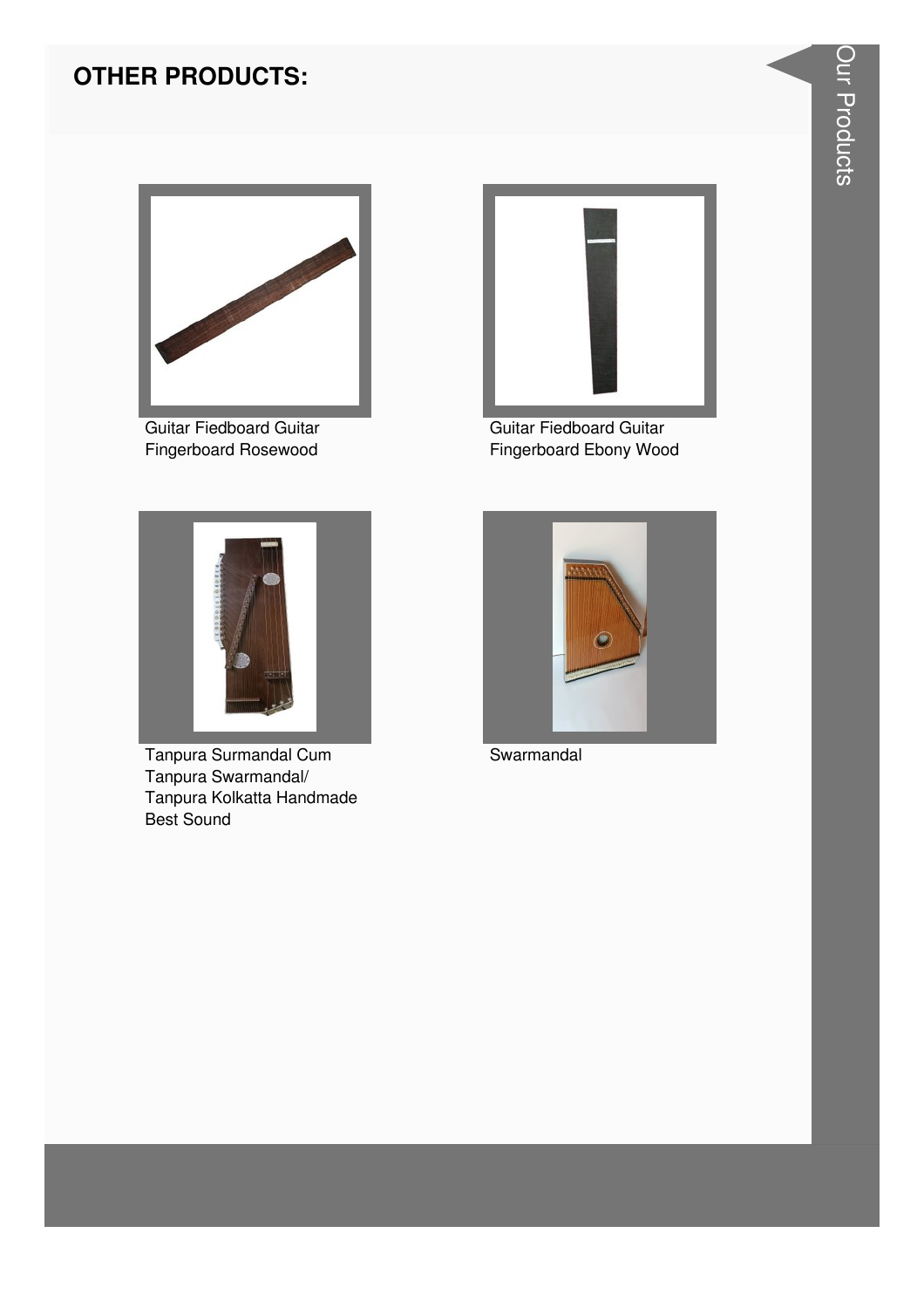

**Musical Sarod** 



**Professional Sarod** 



Cello Endpin



Cello Tailpiece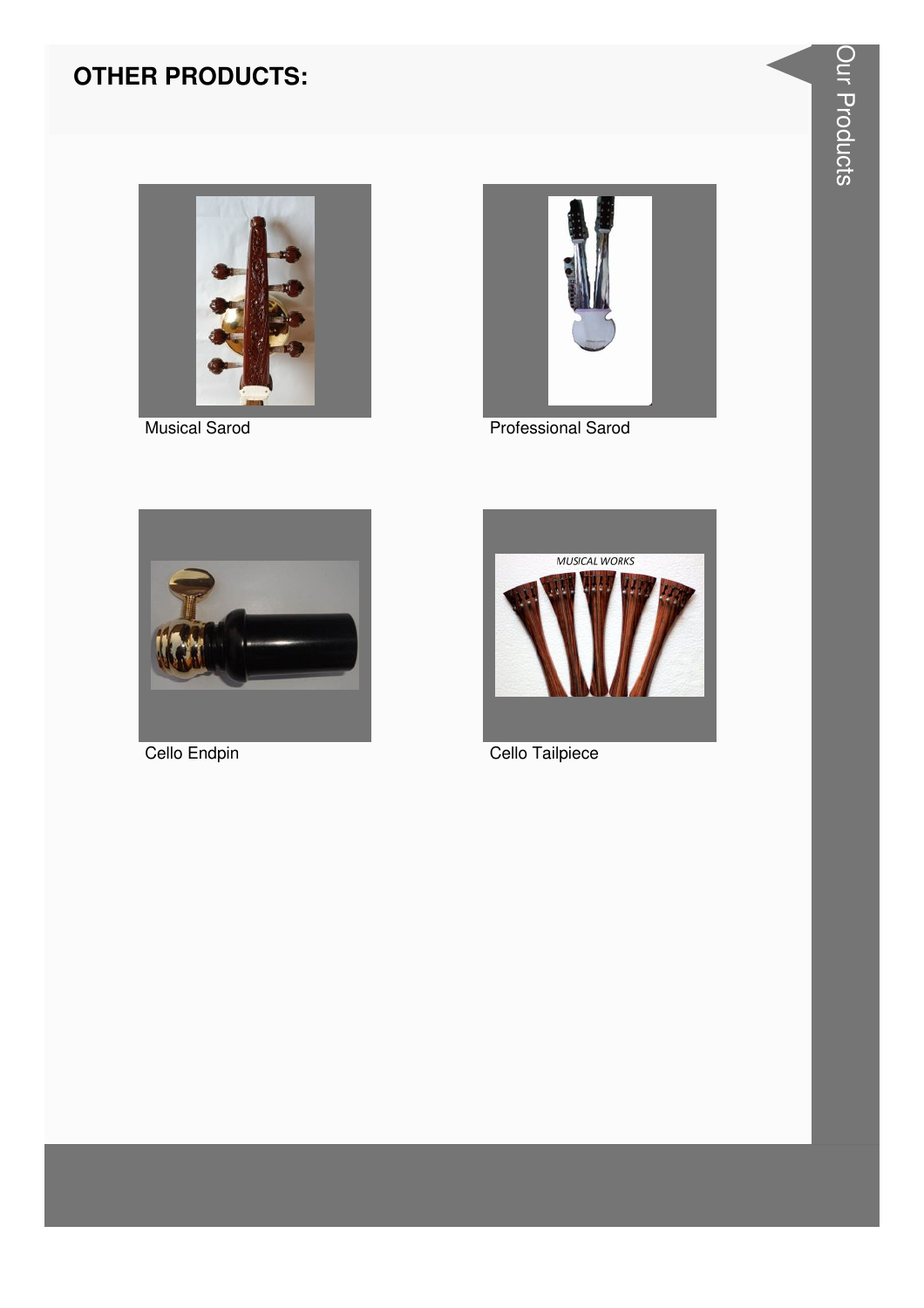

Violin Viola Baroque Pegs



Violin Viola Hill Pegs



Violin Viola Heart Pegs 4/4 Ebony Wood



Esraj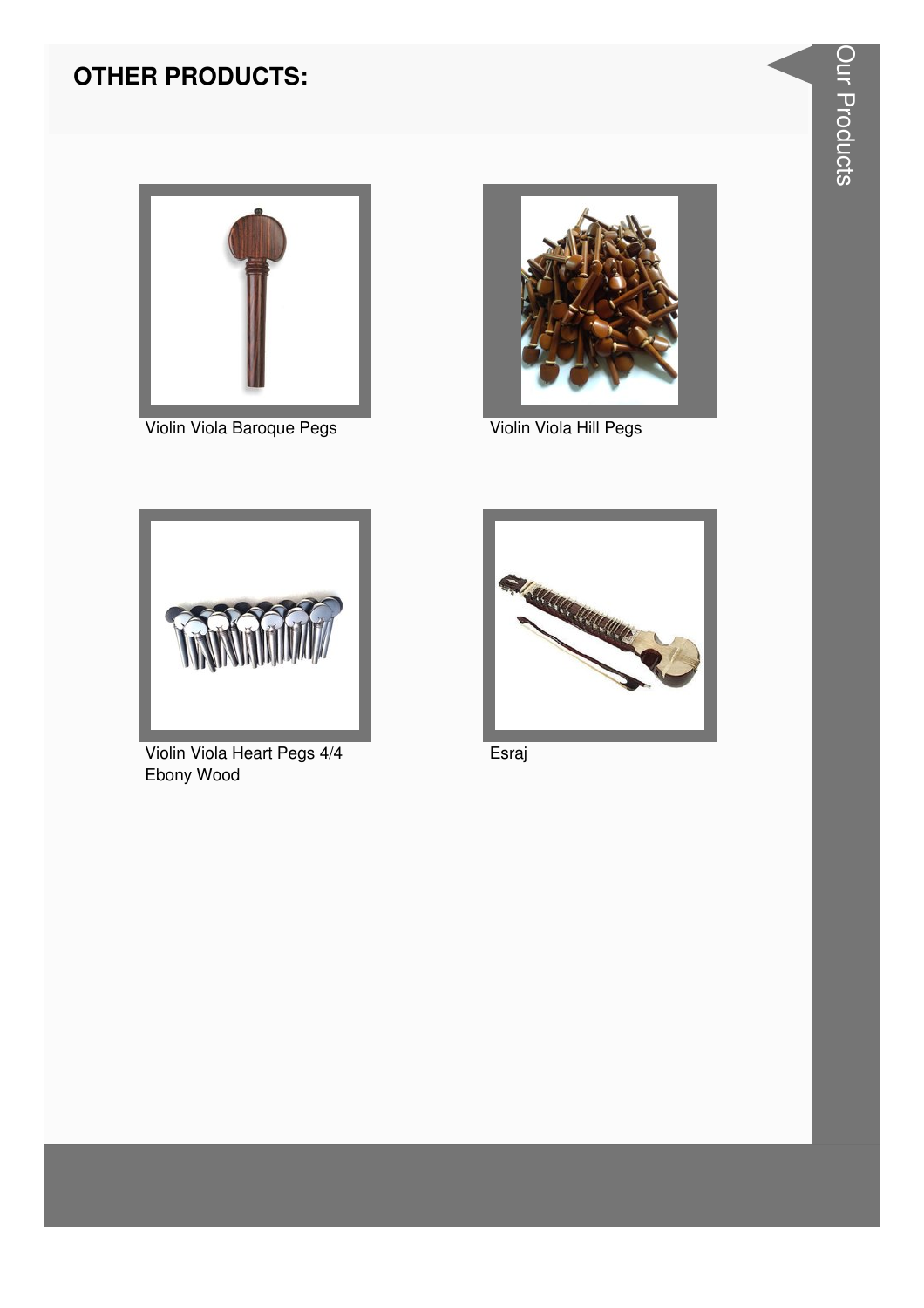

Violin Viola Nut Saddle



Dilruba



Cello Nut Saddle



Dotara 6 String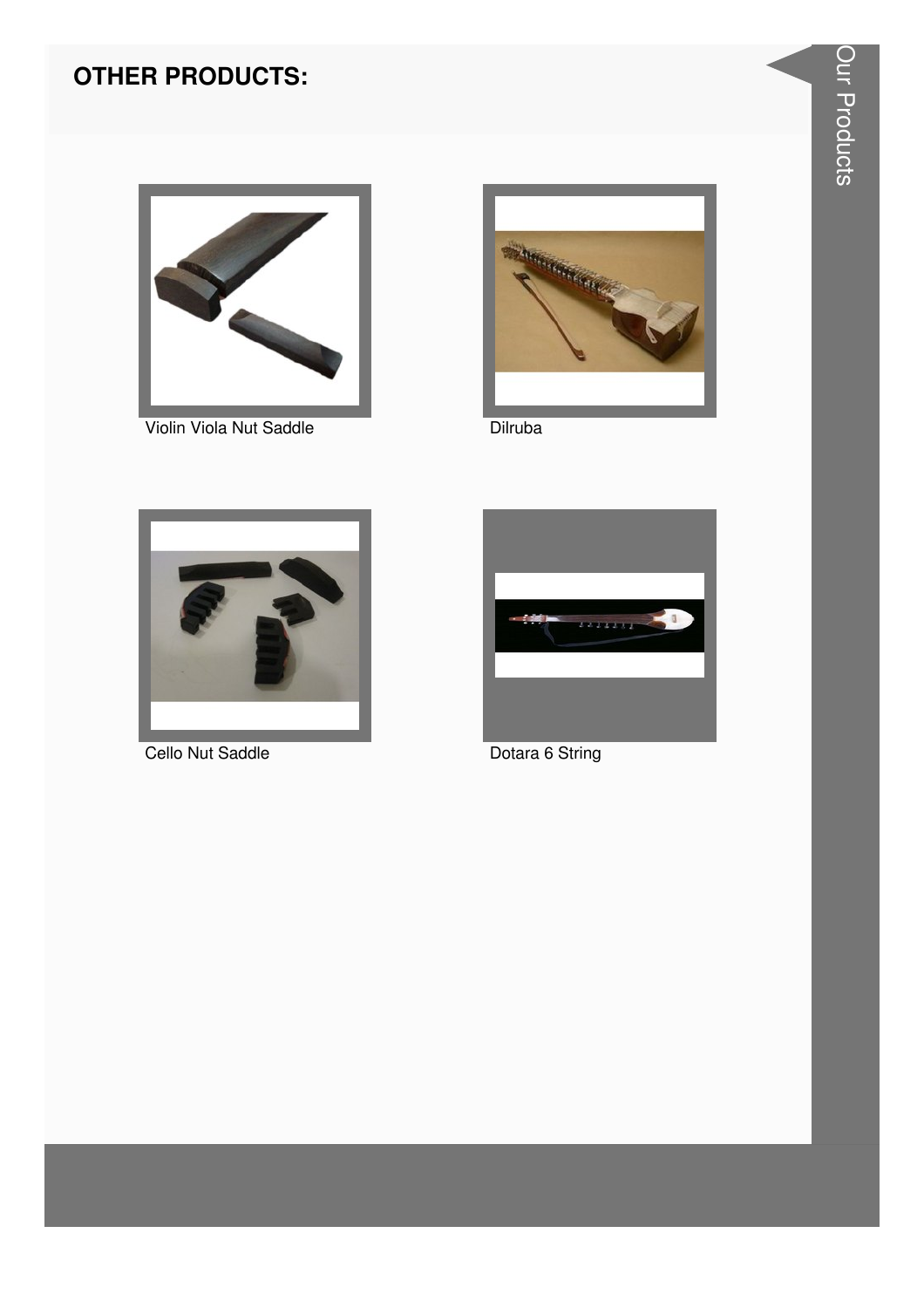

Violin 4/4,3/4,1/2



Kanun Qanun Pegs



Violin Viola French Inlay Tailpieces



Sarangi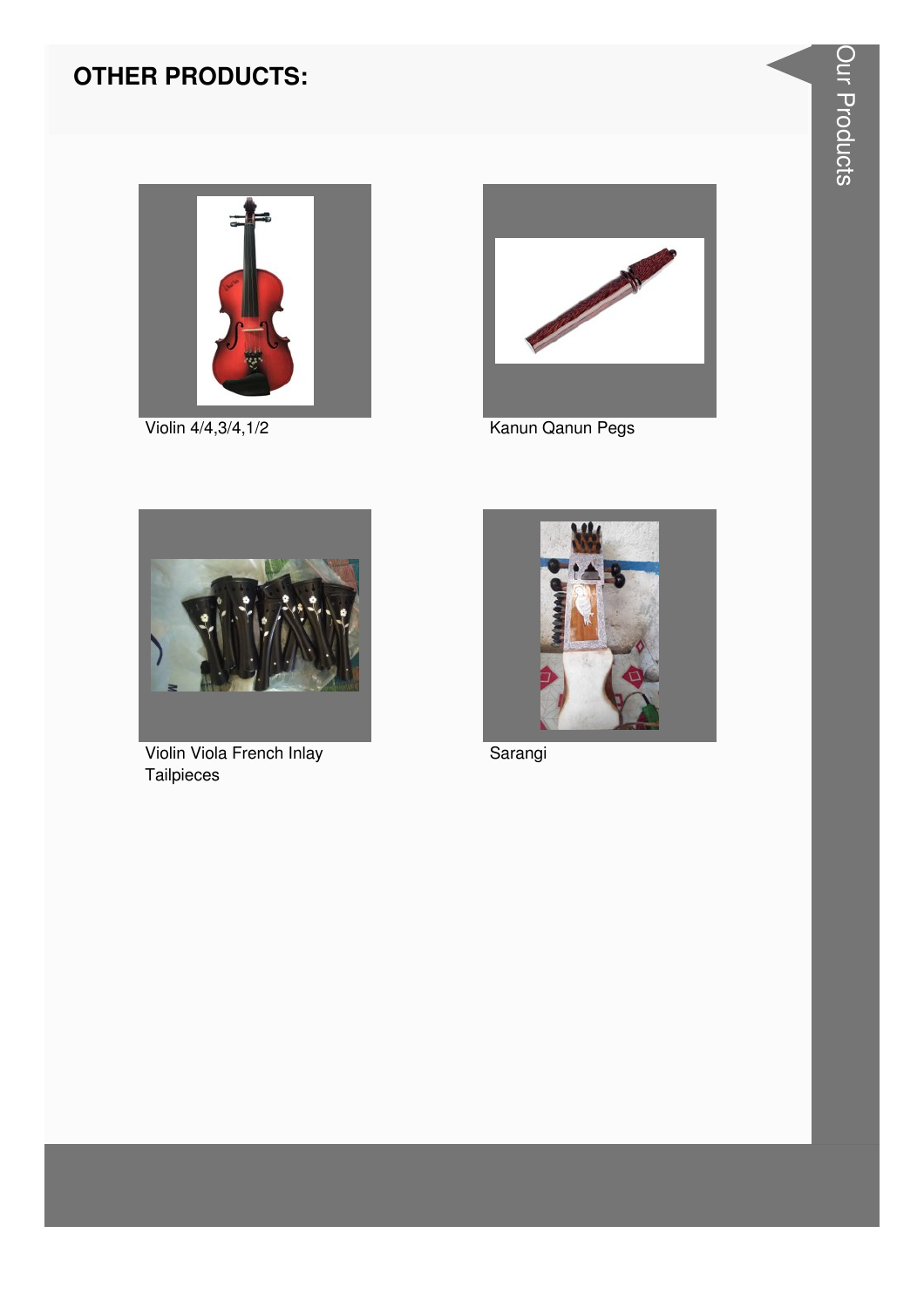

Klasik Kemence Pegs, Lyra Pegs Ebonywood



Santoor





**Cello Heart Pegs** Violin Viola Harp, Round 5 String 6 String Tailpieces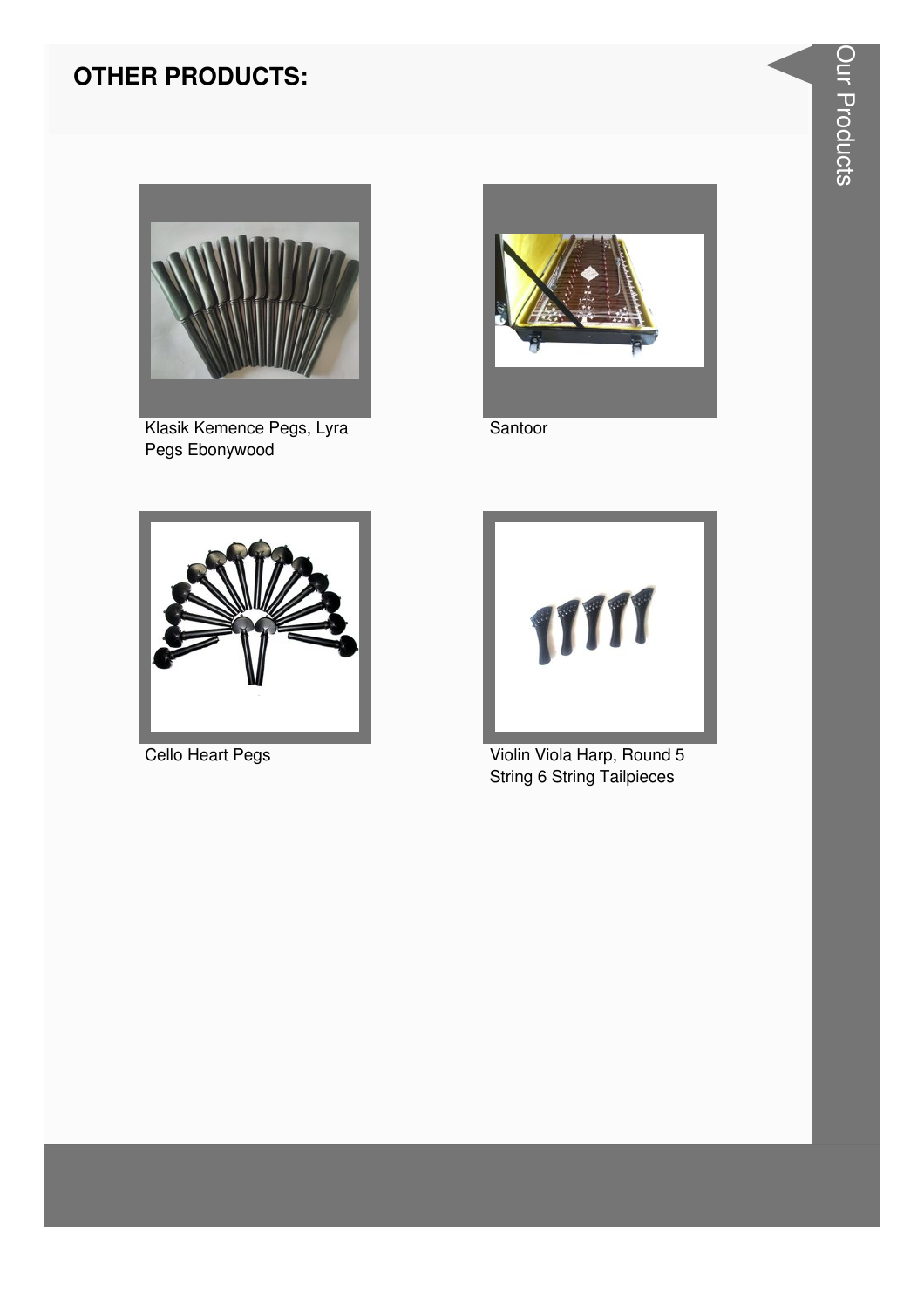

Cello French Pegs



Double Bass Tailpiece



Cello Hill Pegs



Saz Pegs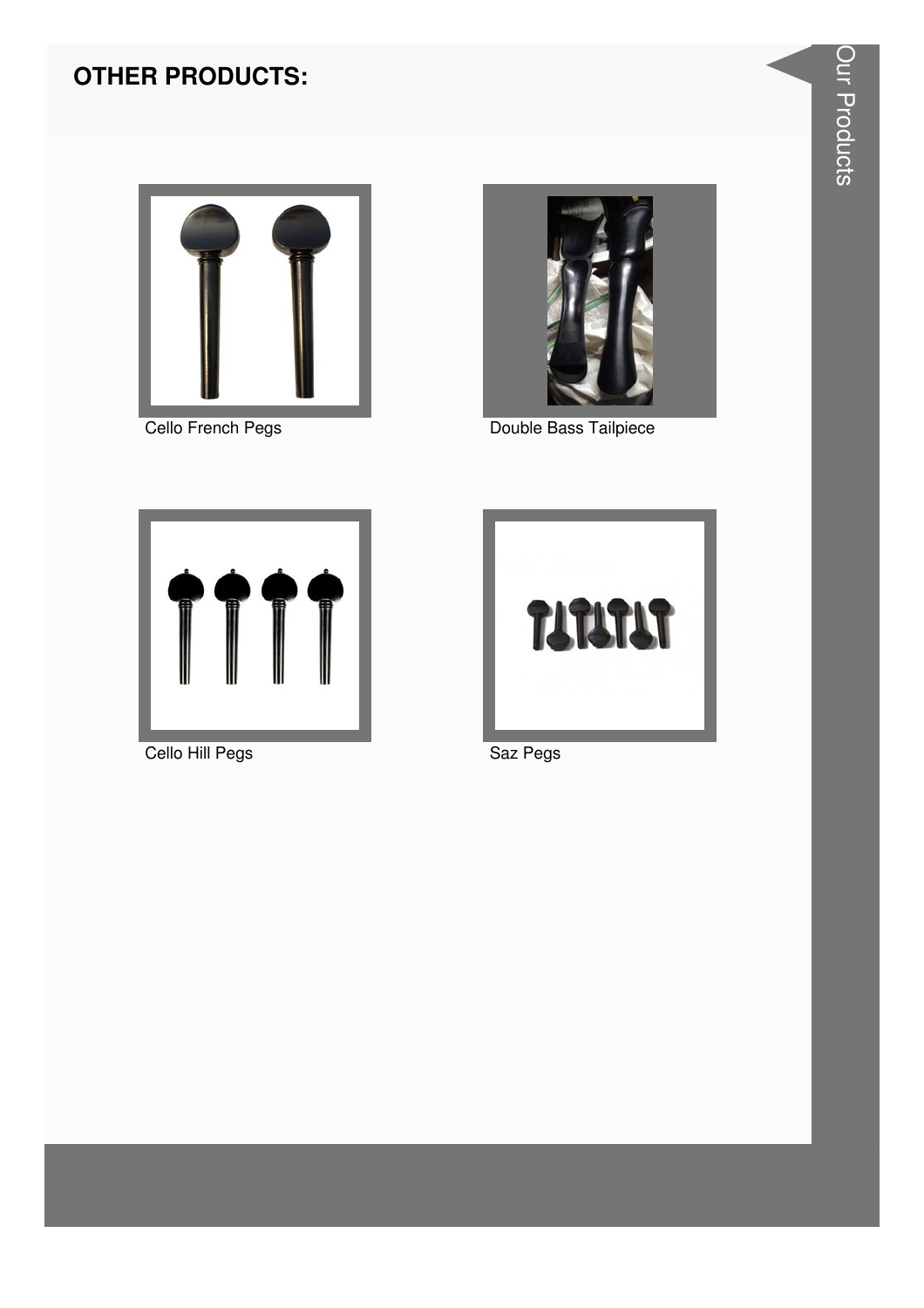



Violin Viola Swiss Pegs



Violin Viola Endpin



Double Bass Hill, Round Fingerboard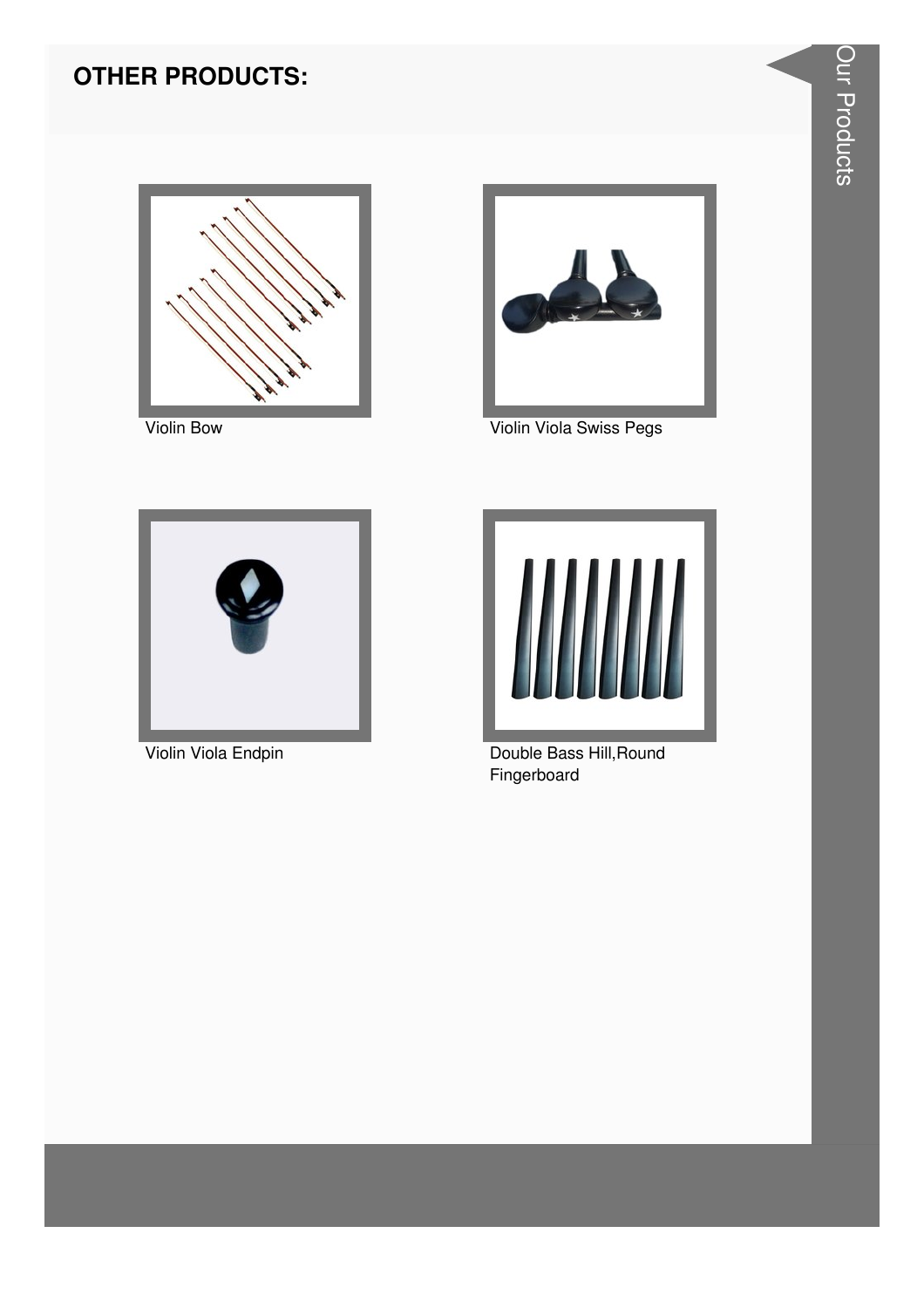





Wooden Curtain Rods



Cello Round Fingerboard



Double Bass Endpin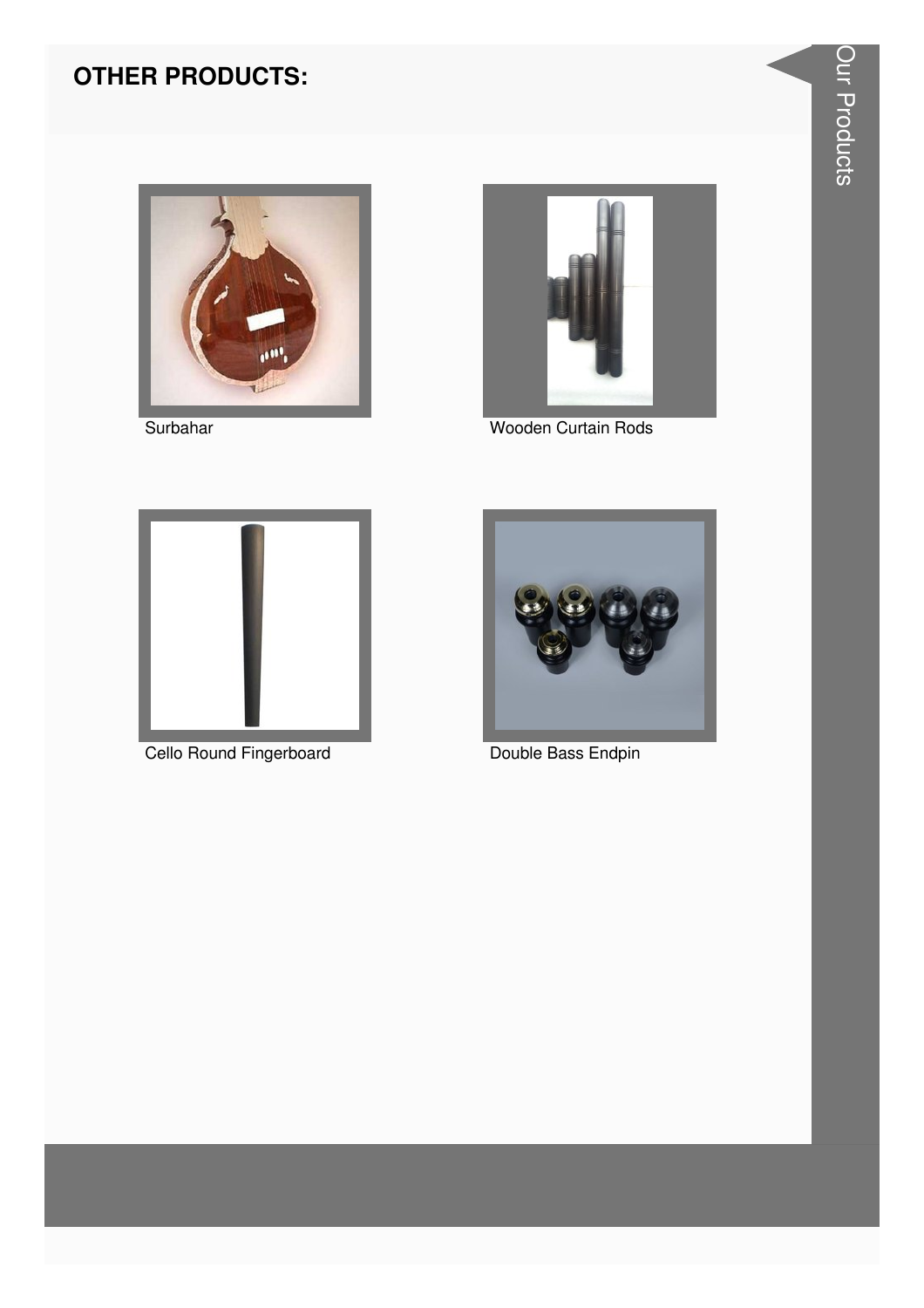## Factsheet

| Year of Establishment            | : 1988                      |
|----------------------------------|-----------------------------|
| <b>Nature of Business</b>        | : Exporter and Manufacturer |
| <b>Total Number of Employees</b> | : Upto 10 People            |